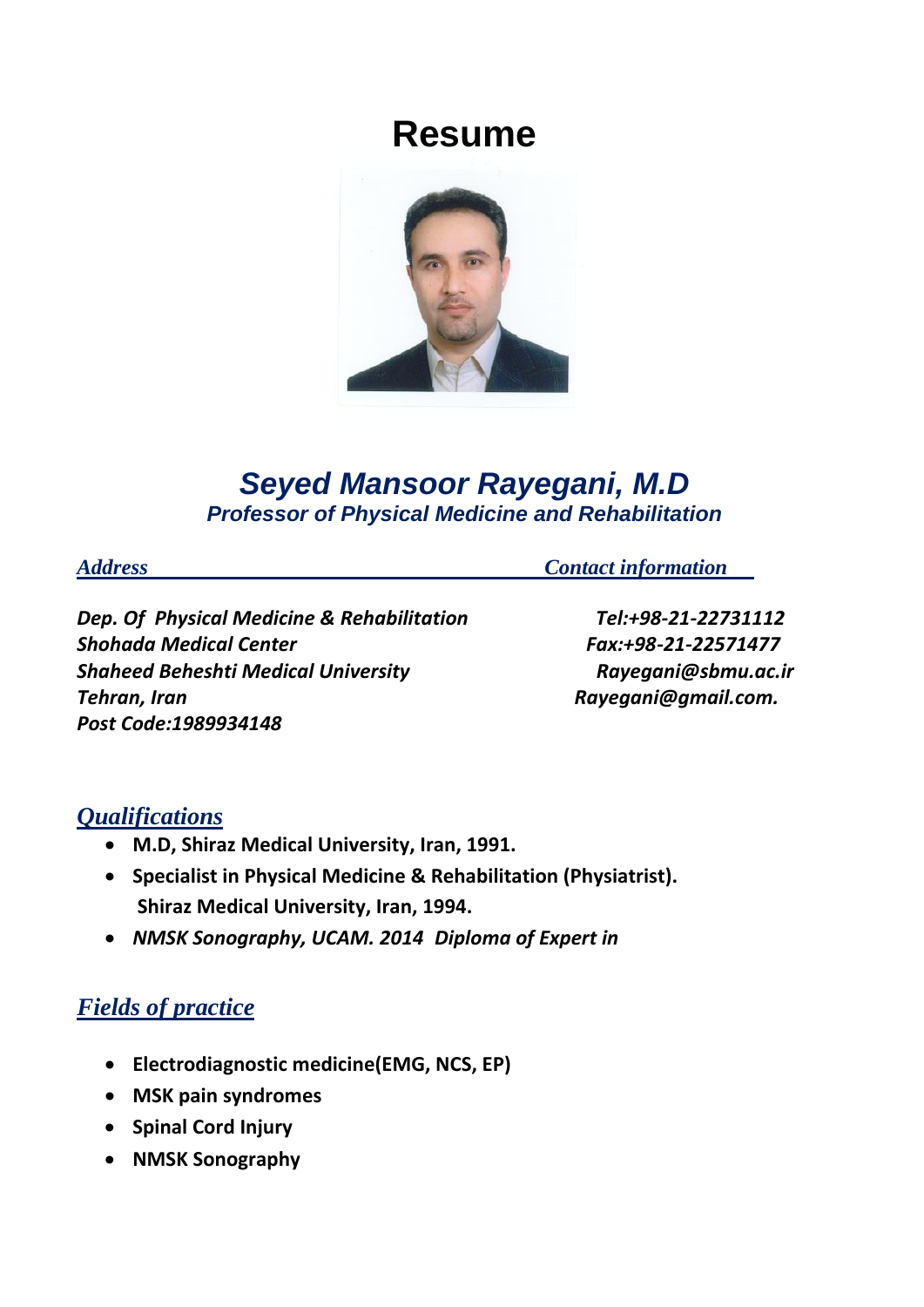#### $L$ *anguage*

**Reading, Writing, Speaking, Listening**

- *Persian (fluent, fluent, fluent, fluent)*
- *English (fluent, fluent, fluent, fluent)*
- *Arabic (a little, a little, a little, a little)*

### $$

- *Comparison of Manipulation, Physical Therapy and Education in Mechanical LBP Shohada Medical Center Shaheed Beheshti Medical University, 1999.*
- *Comparison of Phonophoresis & Piroxicam Gel in Knee OA, Shaheed Beheshti Medical University 1999*
- *Cervical spines and peripheral nerves injury in Iranian free style wrestlers*
- *2003 Shaheed Beheshti Medical University.*
- *Comparison of MLS LASER and Therapeutic US in Knee OA, 2003 Shaheed Beheshti Medical University*
- *Analysis of Electrodiagnosis Findings Recording from 2 Different machines, 2004 Shaheed Beheshti Medical University*
- *Comparison of low energy LASER and routine physical therapy in treatment of shoulder myofascial pain syndrome, 2007 Shaheed Beheshti Medical University .*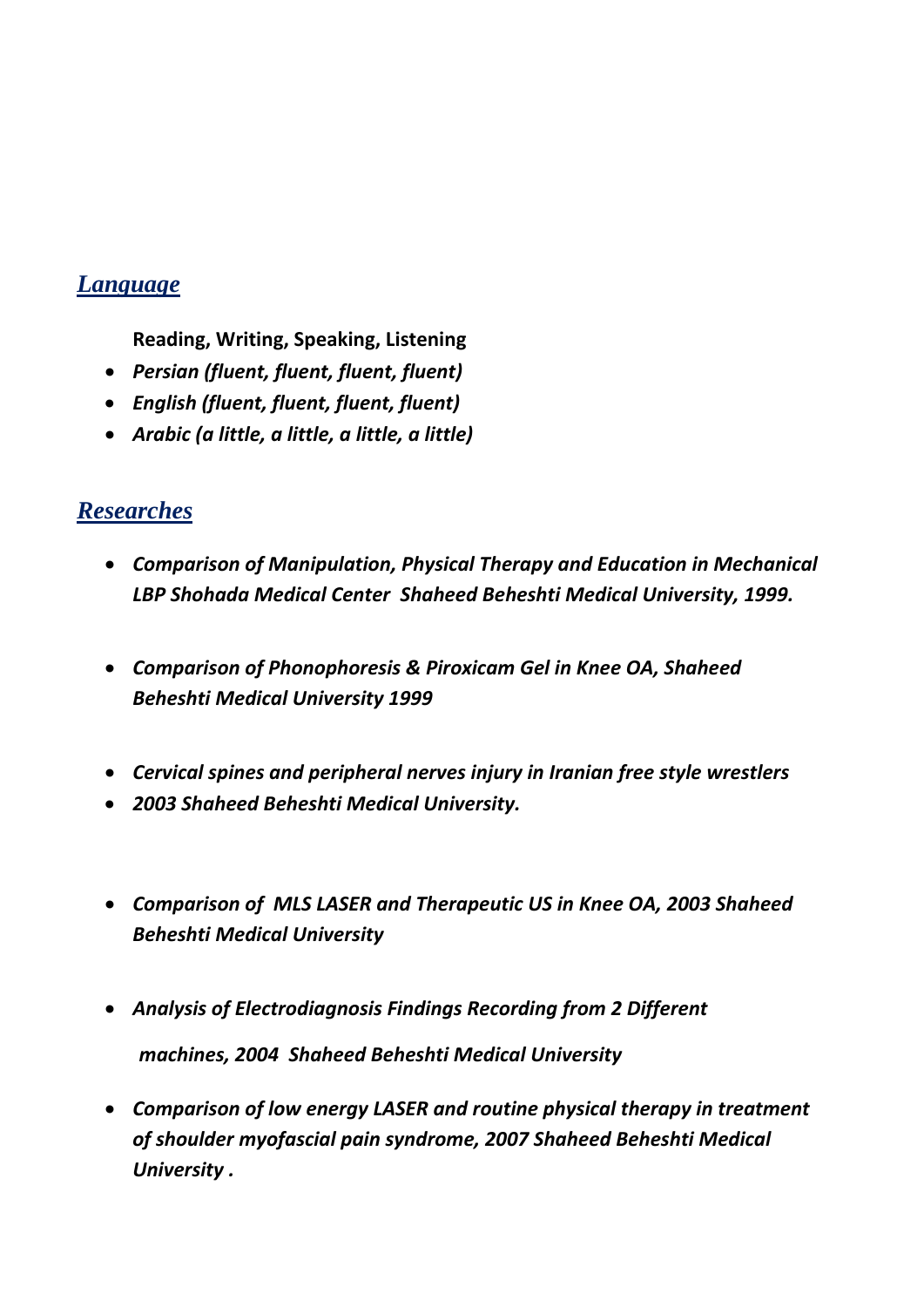- *Comparison of low energy LASER and routine physical therapy in QOL of patients with knees OA , 2008, Shaheed Beheshti Medical University .*
- *Comparison of low energy LASER and splint in patients with Carpal tunnel syndrome, 2009 2010, Shaheed Beheshti Medical University .*
- *Comparison of the effects of adding neuro and biofeedback to routine occupational therapy in hand function of patients with stroke, 2010-2011, Shaheed Beheshti Medical University .*
- *Analysis of patients profile referred for electrodiagnostic studies in private and academic clinics, 2010-2011 Shaheed Beheshti Medical University.*
- *Comparison of the effects of PRP therapy and routine physical therapy in pts with knees OA, 2011, Shaheed Beheshti Medical University.*
- *Comparison of the PRP and intraarticular hyalornic acid in knees OA, 2012, Shaheed Beheshti Medical University.*
- *Dystrophic myopathy in IRAN, 2014, Shaheed Beheshti Medical University.*
- *Stroke rehabilitation guideline in Iran, 2015*

#### *<sup>U</sup>Memberships*

 *Iranian medical council Iranian Society of Physical Medicine and RehabilitationInternational Society of Physical and Rehabilitation Medicine American association of electrodiagnosis and neuromuscular medicine*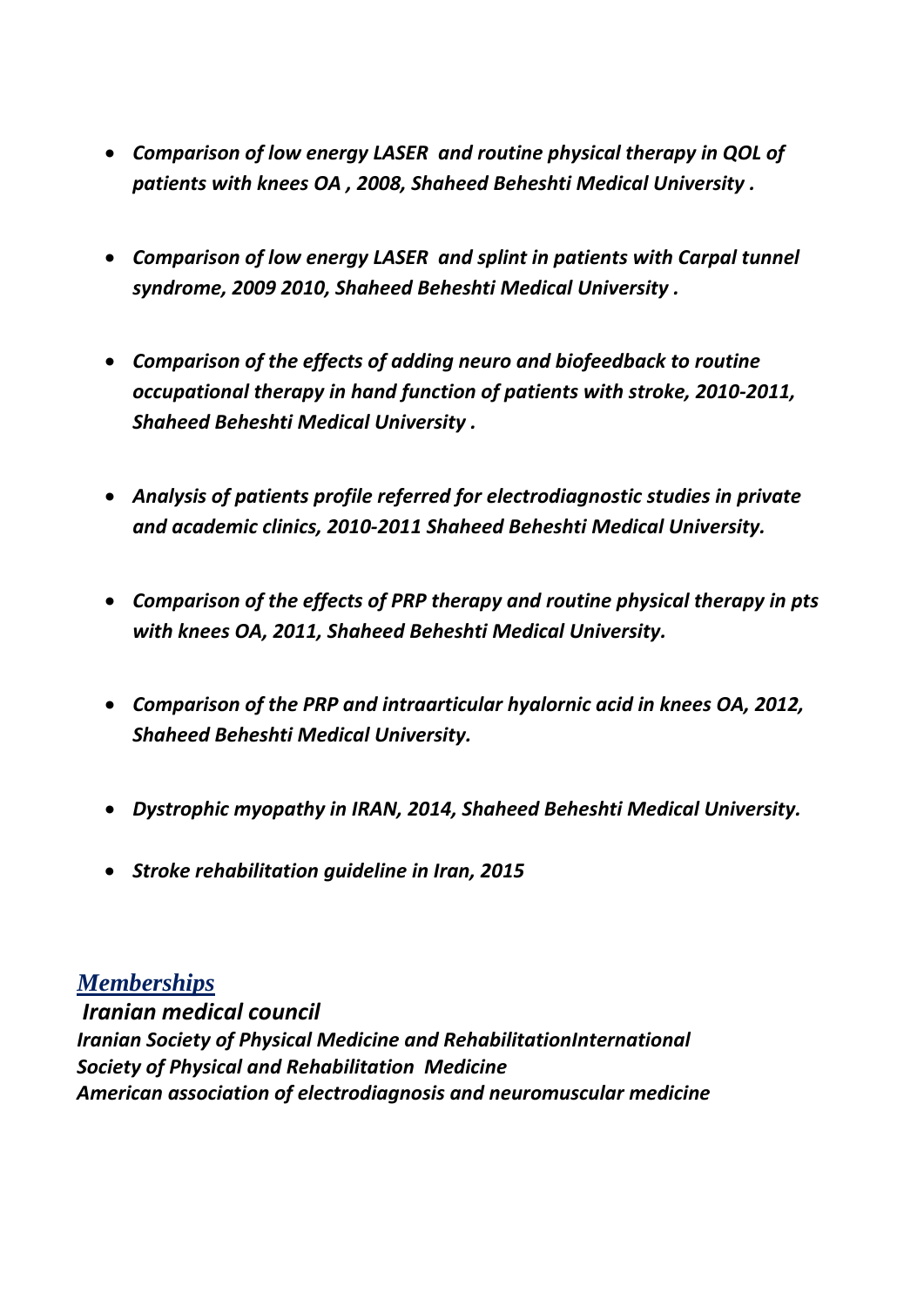#### $H$ onors and Awards

**First rank in the Board Examination of Iranian Physical Medicine and Rehabilitation national board Exam., 1994.**

**The Best Academic Physiatrist of Shaheed Beheshti Medical University, 2004**

 **The Best Physician Award from Social Security Organization 2003**

**The Best Physiatrist Award from Iranian Society of Physical Medicine and Rehabilitation, and Iranian Medical Council 2006.**

## $$

- *President of Iranian Society of Physical Medicine, Rehabilitation and Electrodiagnosis since 2011,*
- *Chairperson of Iranian Board of Physical Medicine and Rehabilitation, since 2004.*
- *Secretary of Iranian Society of Physical Medicine and Rehabilitation. 1995- 1997, 2003-2005.*
- *Vice-President of Iranian Society of Physical Medicine, Rehabilitation and Electrodiagnosis from March 2009 to March 2011.*
- *Executive Secretary of National Committee for Strategic Planning of Physical Medicine and Rehabilitation, since 2006 .*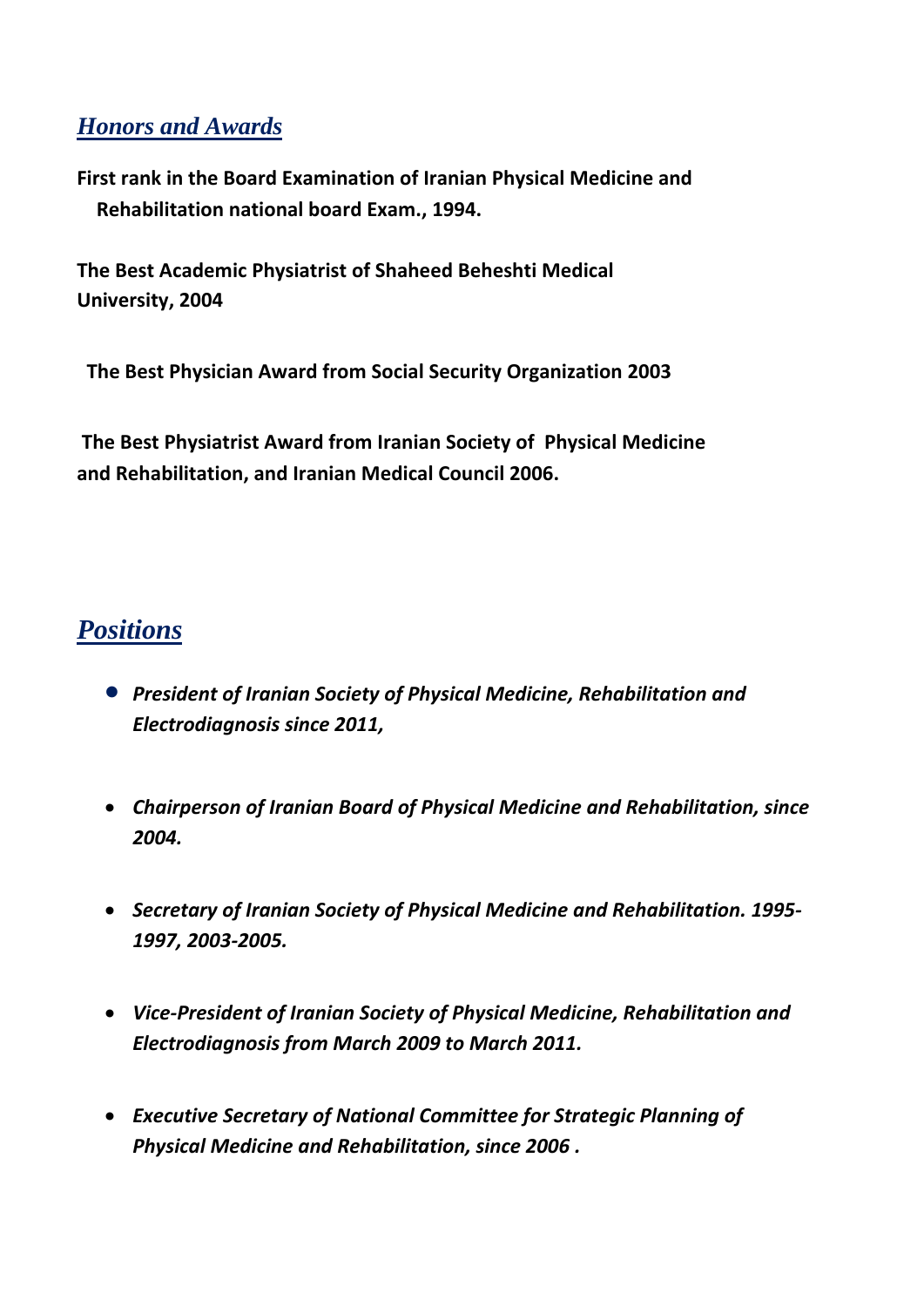- *Chairperson of Physical Medicine and Rehabilitation Scientific Group of Shaheed Beheshti Medical University, since 1999.*
- *Founder and chief of PM&R research center, SBMU*
- *Founder and director of Excellence center of PM&R, SBMU*
- *Chief of Clinical knowledge management unit (KMU) in PM&R field in IRAN, distinguished and selected center.*
- *Member of Editorial board of Iranian journal of cancer prevention*
- *Member of Editorial board of journal of LASER in medical sciences. SBMU*
- *Member of Editorial board of journal of brachial plexus and peripheral nerve injury, BMC journal*

# *Presentations in international meetings*

- *4th World Congress of the International Society of Physical and Rehabilitation Medicine, June 10-14, 2007 COEX, Seoul, Korea Correlation of clinical findings, electrodiagnosis and MRI study in cervical roots lesion, Physical medicine and rehabilitation in Iran ; past, present & future*
- *16th ESPRM Meeting, Tuesday June 3 - Friday June 6, 2008 Brugge, Belgium Cervical root lesion and peripheral nerve injury in Iranian wrestlers*
- *17TH ESPRM Meeting, Venice, Italy, June 2010, ( Key Note Lecturer) Establishing Pain Clinic in Physiatry Discipline*
- *5th World Congress of the ISPRM, 13-17 June 2009, Istanbul Chair of session and lecturer ( phantom pain in bilateral lower limbs amputees)*
- *2nd International Europe-Middle-East Congress on Minimally Invasive Spinal Therapy" 20 -23 February on Kish Island in Persian Gulf 200 Electrodiagnosis of spine disorders*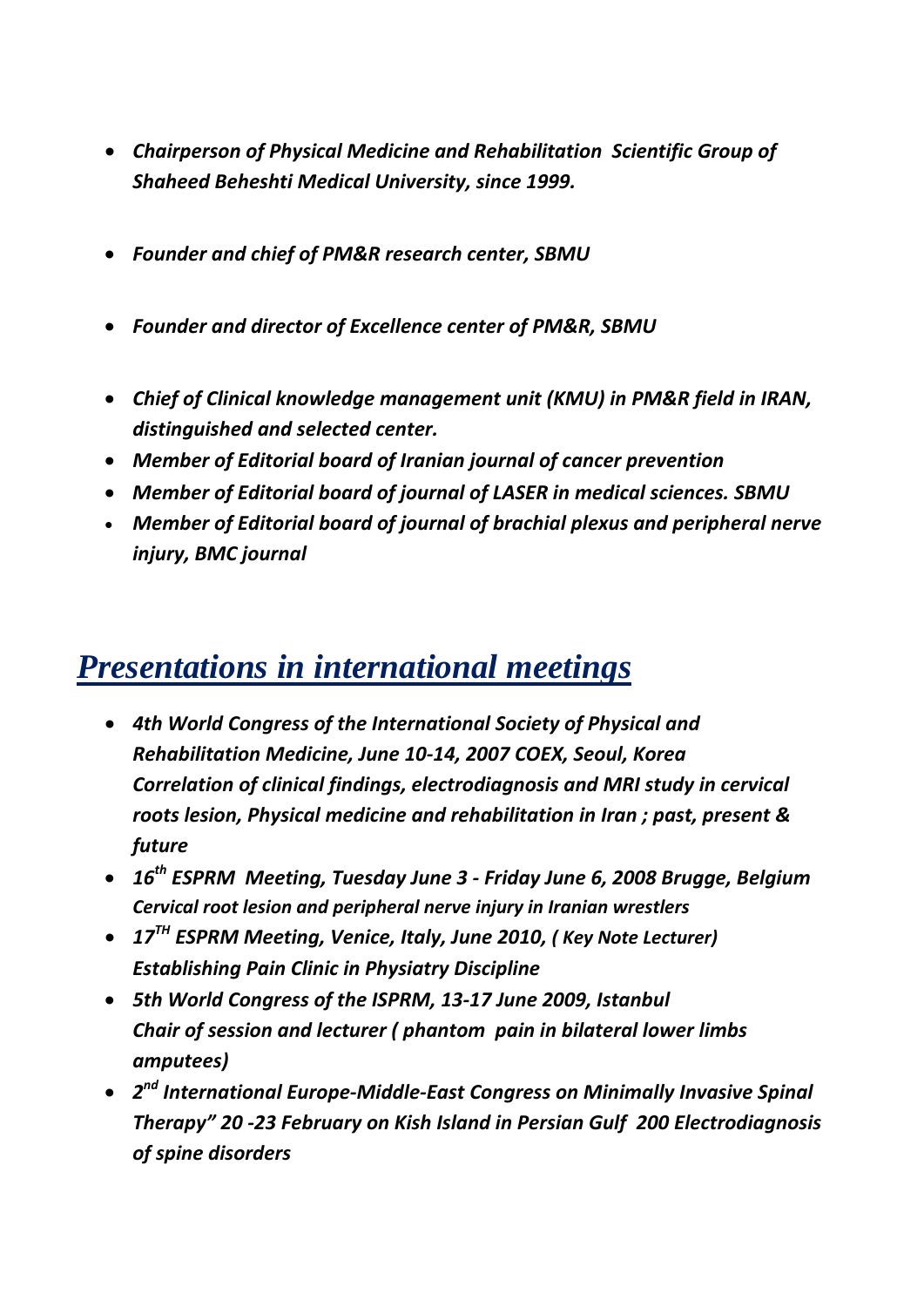- *56th AANEM Annual Meeting in San Diego, California, October 2009, Individual Risk Factor Assessment in Patient With Carpal Tunnel Syndrome*
- *57th AANEM Annual Meeting in Québec City Convention Center in Québec City, Canada, on October 6-9, 2010, Assessment Of H-Reflex And Ankle Reflex In Unilateral S1 Radiculopathy,*
- *58th AANEM Annual Meeting Hilton San Francisco, California on September 14-17, 2011, Prevalence Of Accessory Deep Peroneal Nerve In Referred Patients To An Electrodiagnostic Medicine Clinic.*
- *3rd AOCPRM meeting, Nusa Dua, Bali, Indonesia, 23 to 27 May 2012 Rehabilitation and health status of Iranian SCI veterans.*
- *4th AOCPRM meeting, Bangkok, Thailand, 14 to 17 December 2014 EDX and sonography in diagnosis of* **CTS**
- 7<sup>th</sup> ISPRM Congress, Berlin, Germani, women health status in Iran-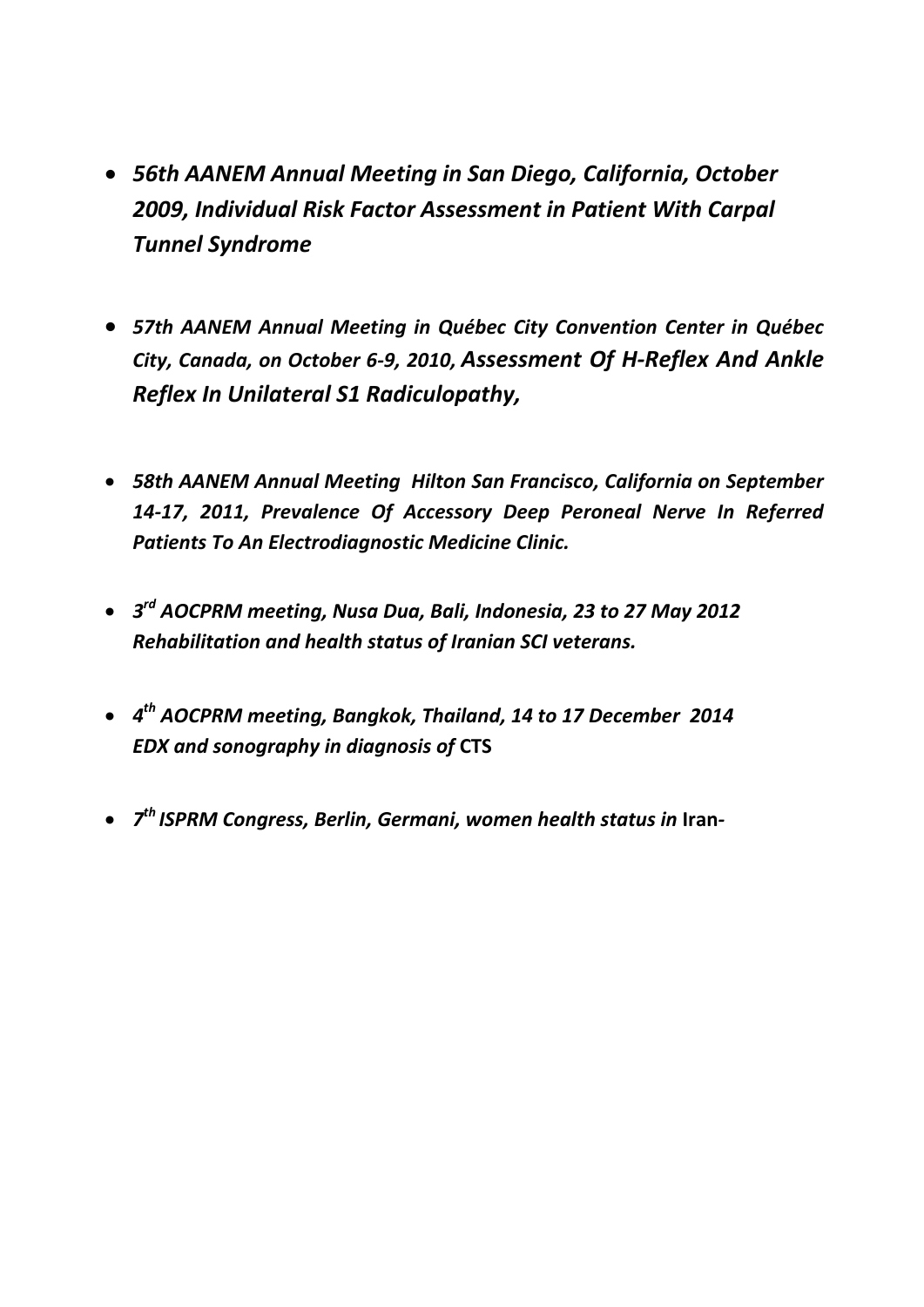## *Publications in English*

1**: Rayegani SM, Sedighipour L, Raeissadat SA, Hojjati F, Aghayousefi HR, LahijiF, Taheri MS. Co-occurrence of trifid and bifid median nerves in a patient withbilateral carpal tunnel syndrome. Neurol India. 2015 Sep-Oct;63(5):788-9. PubMed PMID: 26448247.**

**2: Raeissadat SA, Rayegani SM, Hassanabadi H, Fathi M, Ghorbani E, Babaee M, Azma K. Knee Osteoarthritis Injection Choices: Platelet- Rich Plasma (PRP) Versus Hyaluronic Acid (A one-year randomized clinical trial). Clin Med Insights Arthritis Musculoskelet Disord. 2015 Jan 7;8:1-8. doi: 10.4137/CMAMD.S17894. Collection 2015. PubMed PMID: 25624776; PubMed Central PMCID: PMC4287055.**

**3 :Raeissadat SA, Rayegani SM, Rezaei S, Sedighipour L, Bahrami MH, Eliaspour D , Karimzadeh A. The effect of polarized polychromatic noncoherent light (bioptron ( therapy on patients with carpal tunnel syndrome. J Lasers Med Sci. 2014 Winter;5(1):39-46. PubMed PMID: 25606338; PubMed Central PMCID: PMC4290517.**

**4: Rayegani SM, Raeissadat SA, Taheri MS, Babaee M, Bahrami MH, Eliaspour D,Ghorbani E. Does intra articular platelet rich plasma injection improve function, pain and quality of life in patients with osteoarthritis of the knee? A randomized clinical trial. Orthop Rev (Pavia). 2014 Sep 18;6(3):5405. doi/:or.2014.5405. eCollection 2014 Aug 8. PubMed PMID: 25317308; PubMed Central PMCID: PMC4195987.**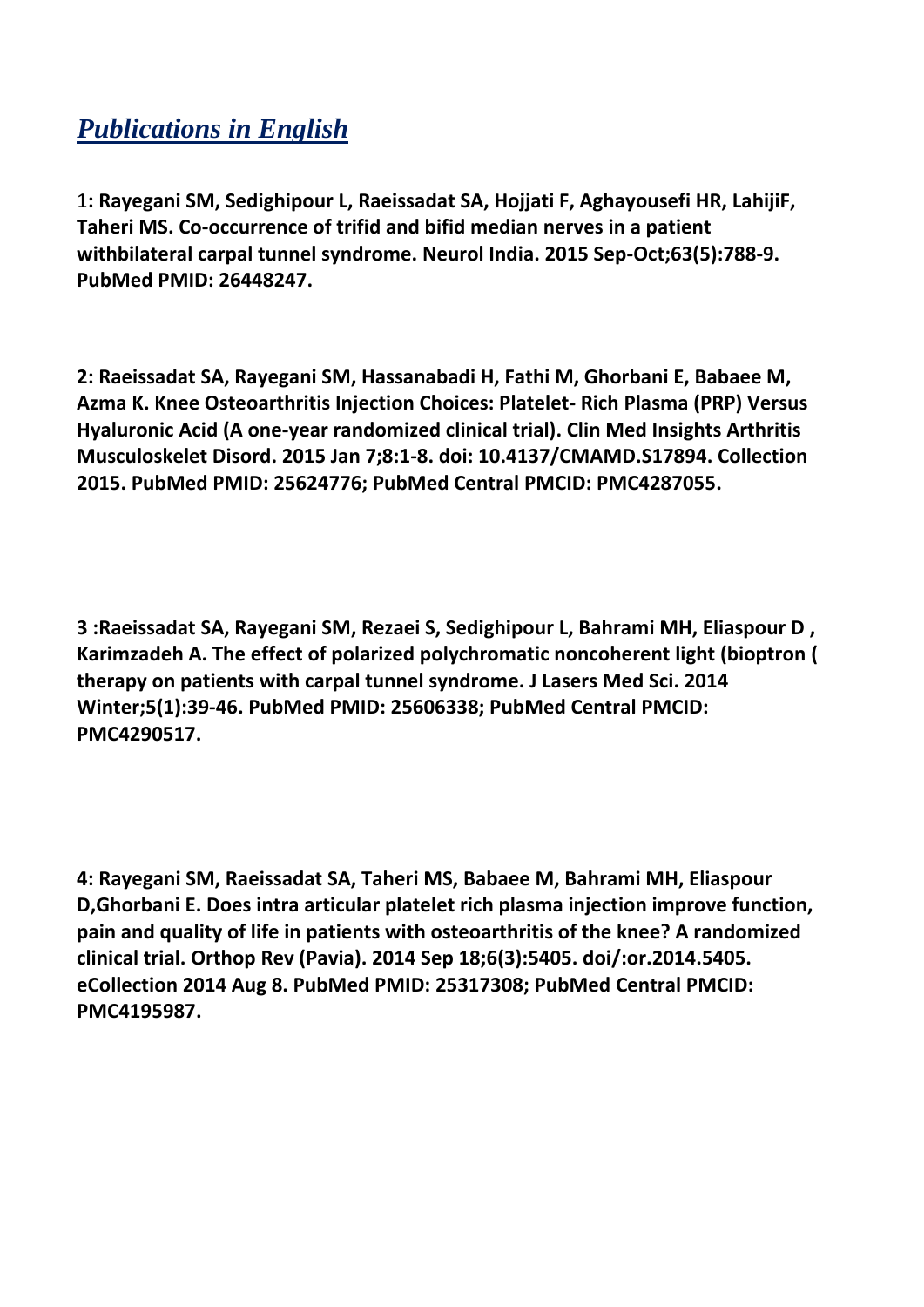**5 :Rayegani SM, Raeissadat SA, Sedighipour L, Rezazadeh IM, Bahrami MH, Eliaspour D, Khosrawi S. Effect of neurofeedback and electromyographicbiofeedback therapy on improving hand function in stroke patients. Top Stroke Rehabil. 2014 Mar-Apr;21(2):137-51. doi: 10.1310/tsr2102-137. PubMed PMID: 24710974.**

**6: Raeissadat SA, Rayegani SM, Hassanabadi H, Rahimi R, Sedighipour L, Rostami K. Is Platelet-rich plasma superior to whole blood in the management of chronic tennis elbow: one year randomized clinical trial. BMC Sports Sci Med Rehabil. 2014, Mar 18;6:12. doi: 10.1186/2052-1847-6-12. Collection 2014. PubMed PMID: PMC4006635.**

**7 :Raeissadat SA, Sedighipour L, Rayegani SM, Bahrami MH, Bayat M, Rahimi R .Effect of Platelet-Rich Plasma (PRP) versus Autologous Whole Blood on Pain and Function Improvement in Tennis Elbow: A Randomized Clinical Trial. Pain Res Treat. 2014;2014:191525. doi: 10.1155/2014/191525. Epub 2014 Jan 20. PubMed Central PMCID: PMC3918359.**

**8 :Raeissadat SA, Samadi B, Rayegani SM, Bahrami MH, Mahmoudi H. Survey of medical residents' attitude toward physical medicine and rehabilitation. Am J Phys Med Rehabil. 2014 Jun;93(6):540-7. doi: 10.1097/PHM.0000000000000057. PubMed PMID: 24508929.**

**9 :Raeissadat SA, Rayegani SM, Babaee M, Ghorbani E. The effect of platelet-rich plasma on pain, function, and quality of life of patients with knee osteoarthritis. Pain Res Treat. 2013;2013:165967. doi: 10.1155/2013/165967. Epub 2013, Dec 9. PubMed PMID: 24386565; PubMed Central PMCID: PMC3872432.**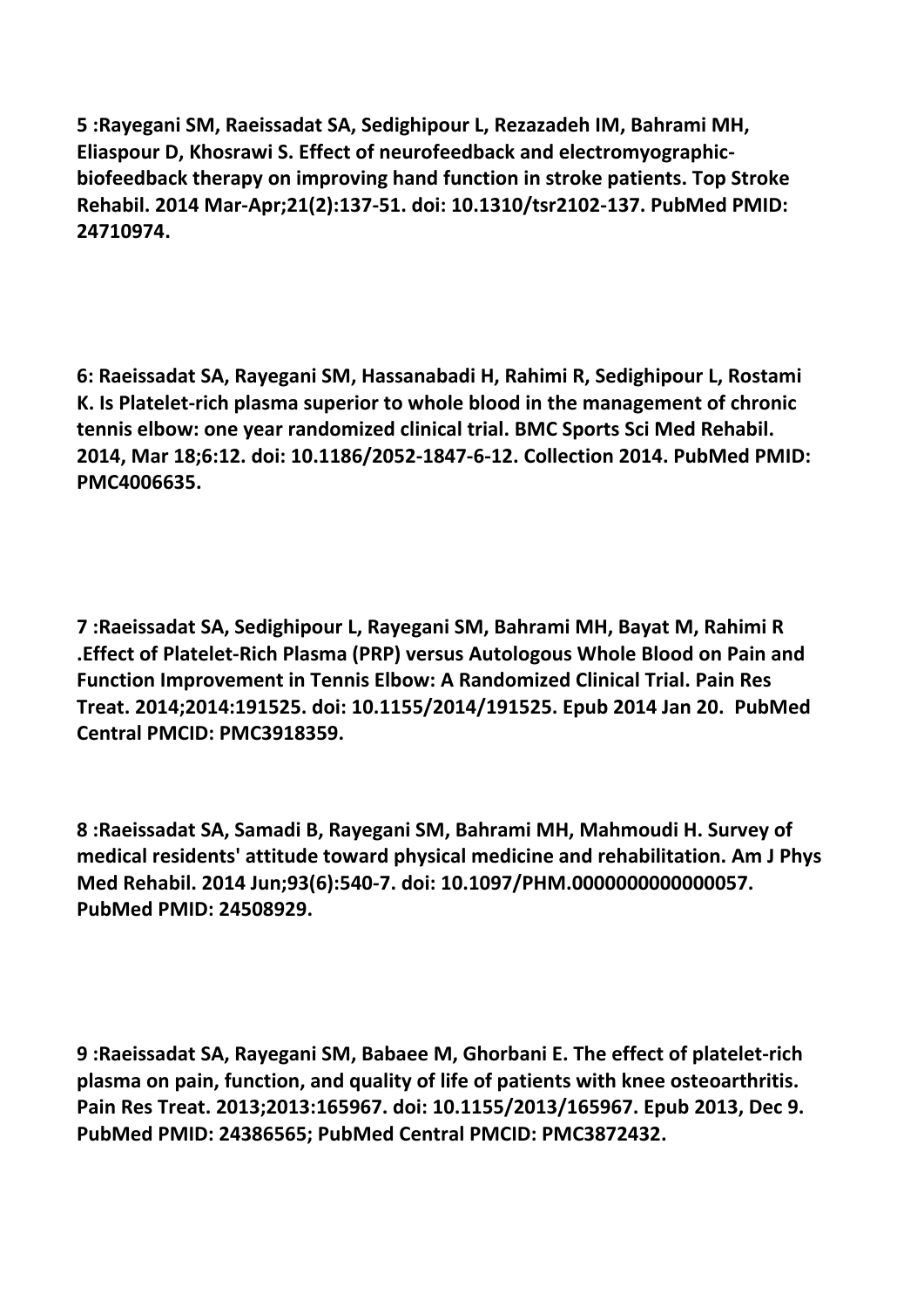**10 :Rayegani SM, Bayat M, Bahrami MH, Raeissadat SA, Kargozar E. Comparison of dry needling and physiotherapy in treatment of myofascial pain syndrome. Clin Rheumatol. 2014 Jun;33(6):859-64. doi: 10.1007/s10067-013-2448-3. Epub 2013 Dec 19 .PubMed PMID: 24352752.**

**11 :Rayegani SM, Bahrami MH, Eliaspour D, Raeissadat SA, Shafi Tabar Samakoosh M,Sedihgipour L, Kargozar E. The effects of low intensity laser on clinical and electrophysiological parameters of carpal tunnel syndrome. J Lasers Med Sci. 2013 Fall;4(4):182-9. PubMed PMID: 25606328; PubMed Central PMCID: PMC4282005.**

**12 :Eliaspour D, Sedighipour L, Hedayati-Moghaddam MR, Rayegani SM, Bahrami MH,Roghani RS. The pattern of muscle involvement in ulnar neuropathy at the elbow. Neurol India. 2012 Jan-Feb;60(1):36-9. doi: 10.4103/0028-3886.93586. PubM**

**13: Seyed Mansoor Rayegani, MD Abbas Aryanmehr, MD Mohammad Reza Soroosh, MD Mohammad Baghbani, MD** *Phantom Pain, Phantom Sensation, and Spine Pain in Bilateral Lower Limb Amputees: Results of a National Survey of Iraq-Iran War Victims' Health Status.* **[JPO](http://www.oandp.org/jpo/) , 2010 Vol. 22, [Num.](http://www.oandp.org/jpo/library/index/2010_03.asp) 3 ,pp. 162-165**

**14 :Rayegani S, Bahrami M, Samadi B, Sedighipour L, Mokhtarirad M, Eliaspoor D. Comparison of the effects of low energy laser and ultrasound in treatment of shoulder myofascial pain syndrome: a randomized single-blinded clinical trial. Eur J Phys Rehabil Med. 2011 Sep;47(3):381-9. PubMed PMID: 21946400.**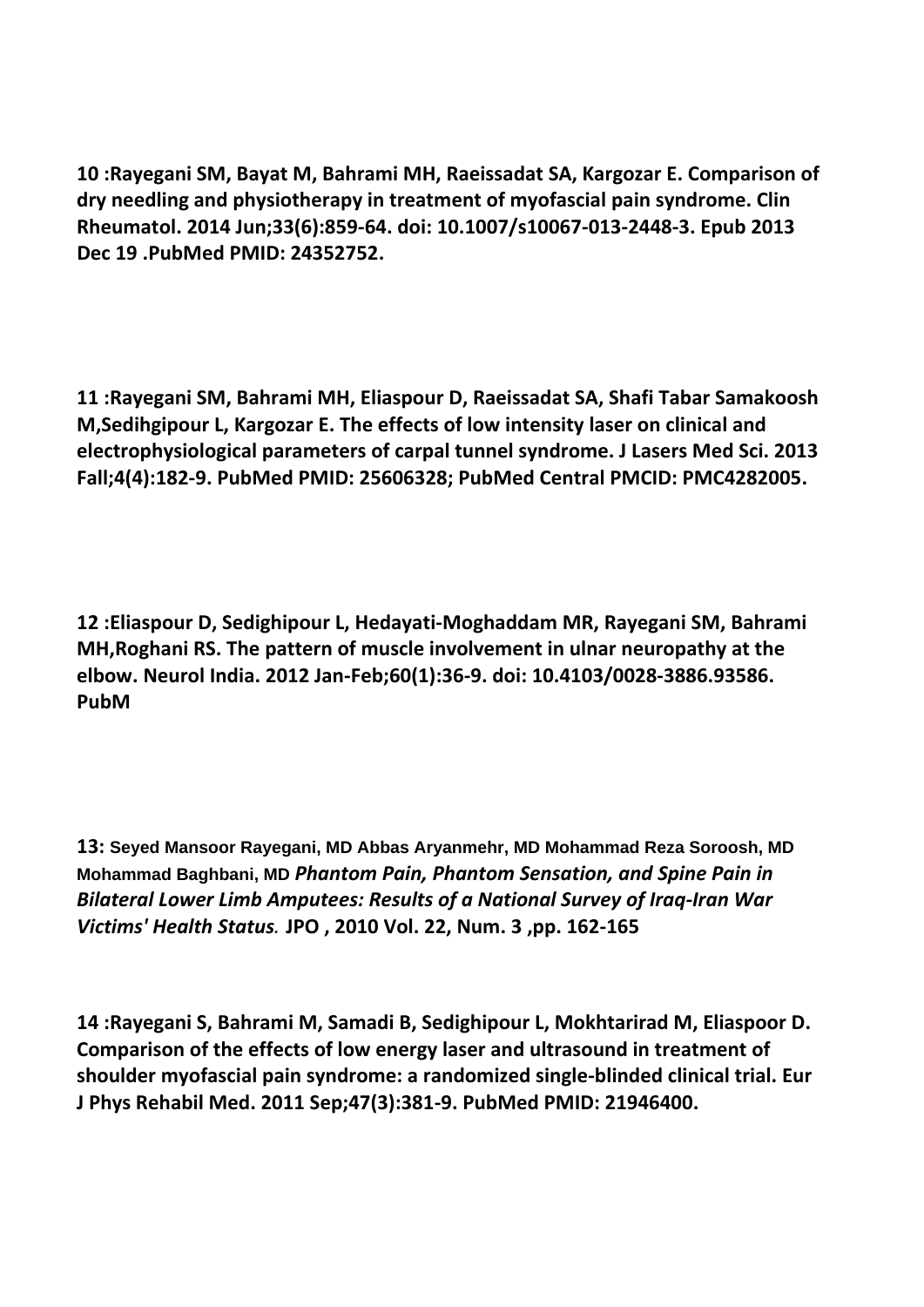**15 :Rayegani SM, Daneshtalab E, Bahrami MH, Eliaspour D, Raeissadat SA, Rezaei S ,Babaee M. Prevalence of accessory deep peroneal nerve in referred patients to an electrodiagnostic medicine clinic. J Brachial Plex Peripher Nerve Inj. 2011 Jul. doi: 10.1186/1749-7221-6-3. PubMed PMID: 21740542; PubMed Central PMCID: PMC3141359.**

**16 :Rayegani SM, Shojaee H, Sedighipour L, Soroush MR, Baghbani M, Amirani OB.The effect of electrical passive cycling on spasticity in war veterans with spinal cord injury. Front Neurol. 2011 Jun 20;2:39. doi :fneur.2011.00039. Collection 2011. PubMed PMID: 21734906; PubMed Central PMCID: PMC3119861.**

**17 :Eliaspour D, Sanati E, Hedayati Moqadam MR, Rayegani SM, Bahrami MH. Utility of flexor carpi radialis h-reflex in diagnosis of cervical radiculopathy. J Clin Neurophysiol. 2009 Dec;26(6):458-60. doi: 10.1097/WNP.0b013e3181c2bb00. PubMed PMID: 19952573.**

**18: Bahrami MH, Rayegani SM, Nouri F. Study of interpolation method in diagnosis of carpal tunnel syndrome and comparison with midpalm antideromic sensory method.Electromyogr Clin Neurophysiol. 2009 Sep-Oct;49(6-7):259-62. PubMed PM**

**19: Rayegani SM, Hollisaz MT, Hafezi R, Nassirzadeh S. Application of magnetic motor stimulation for measuring conduction time across the lower part of the brachial plexus. J Brachial Plex Peripher Nerve Inj. 2008 Mar 6;3:7. Doi: PubMed PMID: 18321392; PubMed Central PMCID: PMC2292182.**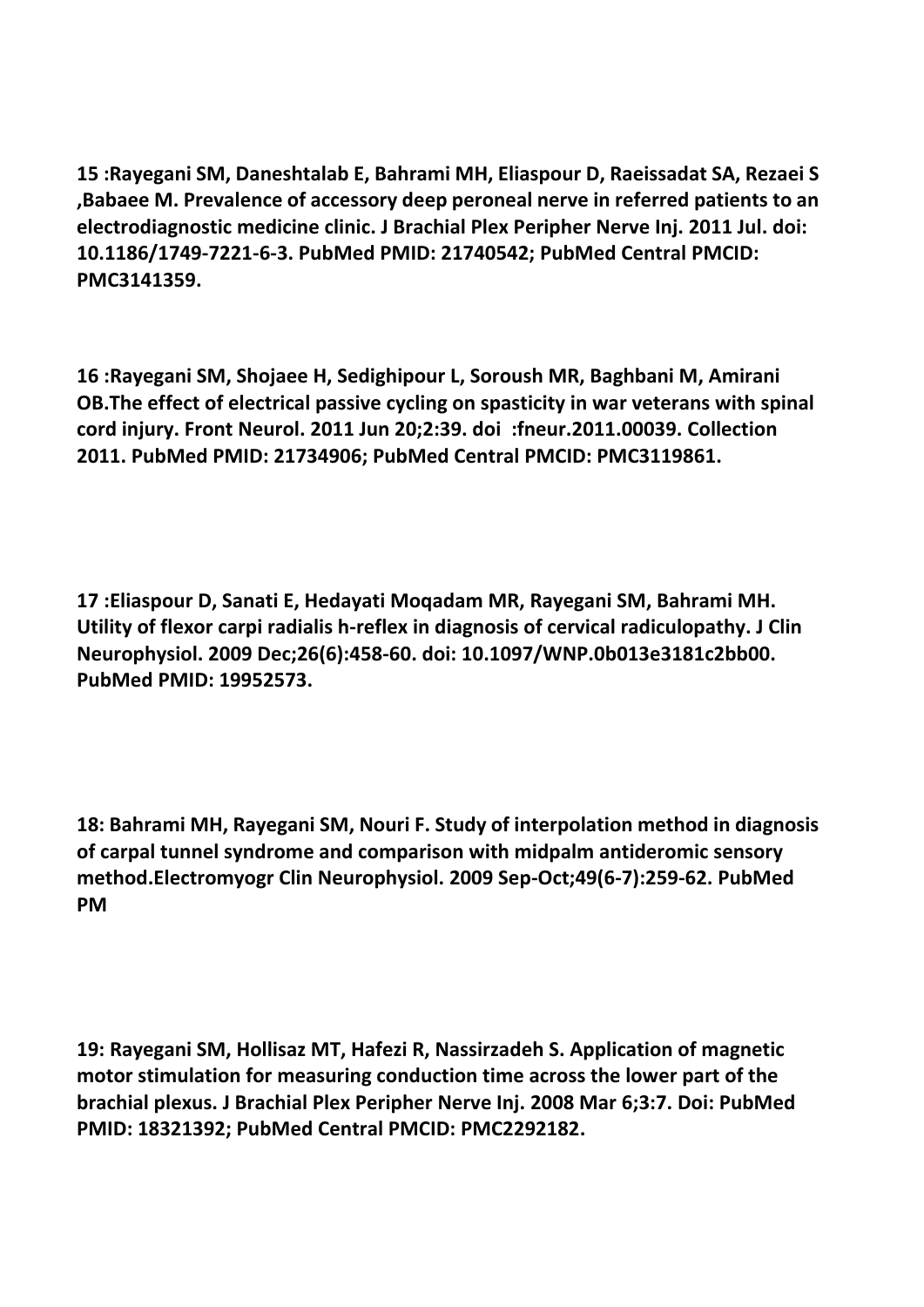**20 :Rayegani SM. Saphenous nerve conduction study techniques. Arch Phys Med Rehabil. 2007 Nov;88(11):1542; author reply 1543. PubMed PMID: 17964903.**

**21 :Rayegani SM, Bahrami HM. Meeting report on the first Iranian congress of electrodiagnosis in peripheral nerve lesions. J Brachial Plex Peripher Nerve Int. j.2007, Apr 14;2:10. PubMed PMID: 17433110; PubMed Central PMCID: PMC1865540.**

**22 :Rayegani SM, Azadi A. Lateral antebrachial cutaneous nerve injury induced by phlebotomy. J Brachial Plex Peripher Nerve Inj. 2007 Mar 14;2:6. PubMed PMID17359520 ;PubMed Central PMCID: PMC1847431.**

**23 :Holisaz MT, Rayegani SM, Hafezy R, Khedmat H, Motamedi MH. Screening forperipheral neuropathy in chemical warfare victims. Int J Rehabil Res. 2007Mar;30(1):71-4. PubMed PMID: 17293724.**

**24: Raissi GR, Mansoori K, Madani P, Rayegani SM. Survey of general practitioners' attitudes toward physical medicine and rehabilitatio Int. Rehabil Res. 2006 Jun;29(2):167-70. PubMed PMID: 16609330.**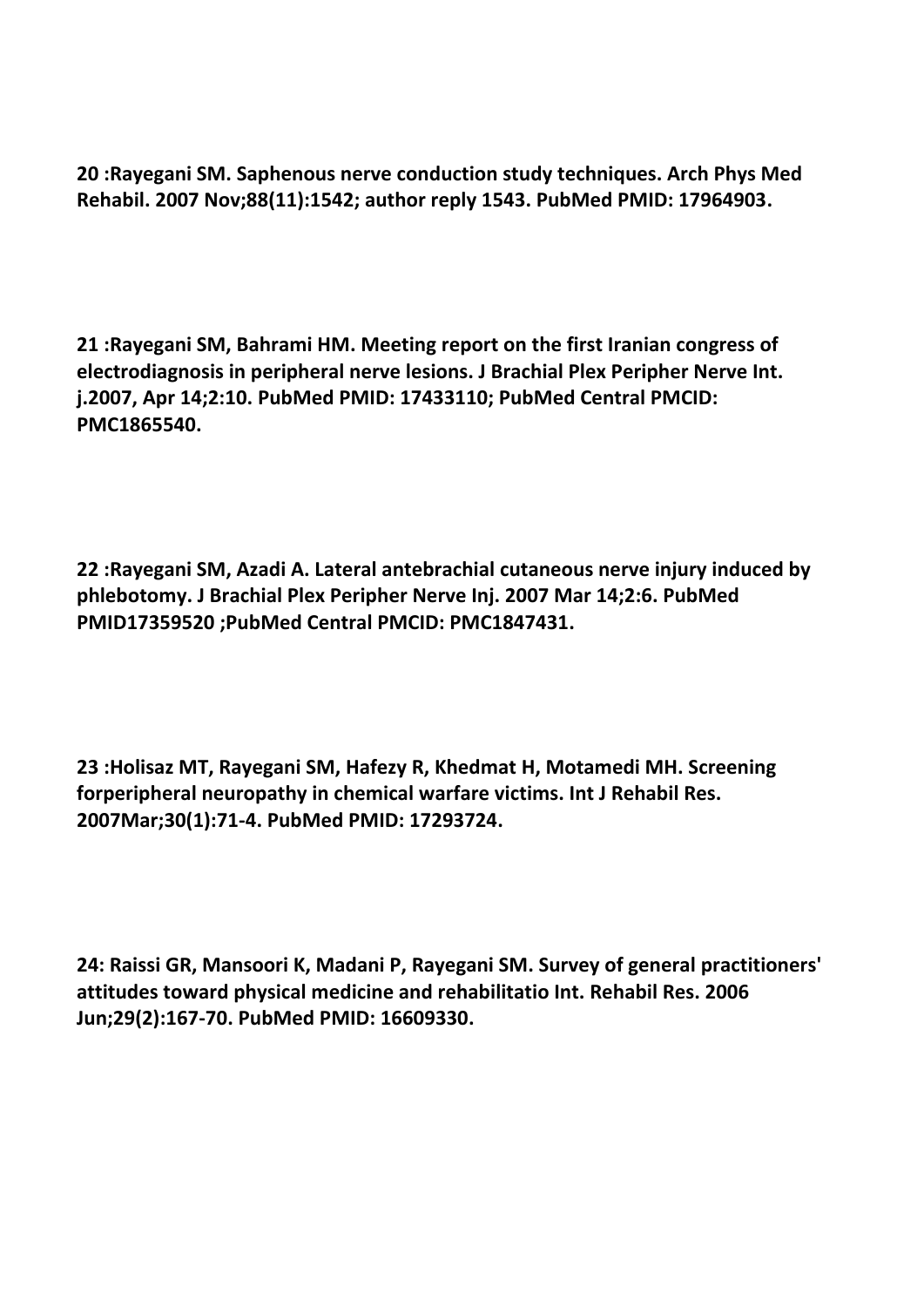**25 :Bahrami MH, Rayegani SM, Fereidouni M, Baghbani M. Prevalence and severity of carpal tunnel syndrome (CTS) during pregnancy. Electromyogr Clin Neurophysiol. 2005 Mar;45(2):123-5. PubMed PMID: 15861862.**

**26: Rayegani SM, Eliaspour D, Bahrami MH, Baghbani M. Comparing distal and, proximal techniques of saphenous nerve conduction study in healthy subjects.Electromyogr Clin Neurophysiol. 2005 Mar;45(2):67-70. PubMed PMID: 15861855.**

**27 :Rayegani SM, Vafaee H, Baghbani M, Bahrami MH. Palmar cutaneous branch of the median nerve conduction study. Electromyogr Clin Neurophysiol. 2005, Jan-Feb;45(1):29-32. PubMed PMID: 15773261.**

**28: Pakarian P, Rayegani SM, Shahzadi S. Effect of Vim thalamic DBS in Parkinson's disease on F wave duration. Neurosci Lett. 2004 Sep 9;367(3):323-6. PubMed PMID: 15337258.**

**29 :Bahrami MH, Rayegani SM, Zare A. Studying nerve conduction velocity and latency of accessory nerve motor potential in normal persons. Electromyogr Clin Neurophysiol. 2004 Jan-Feb;44(1):11-4. PubMed PMID: 15008019.**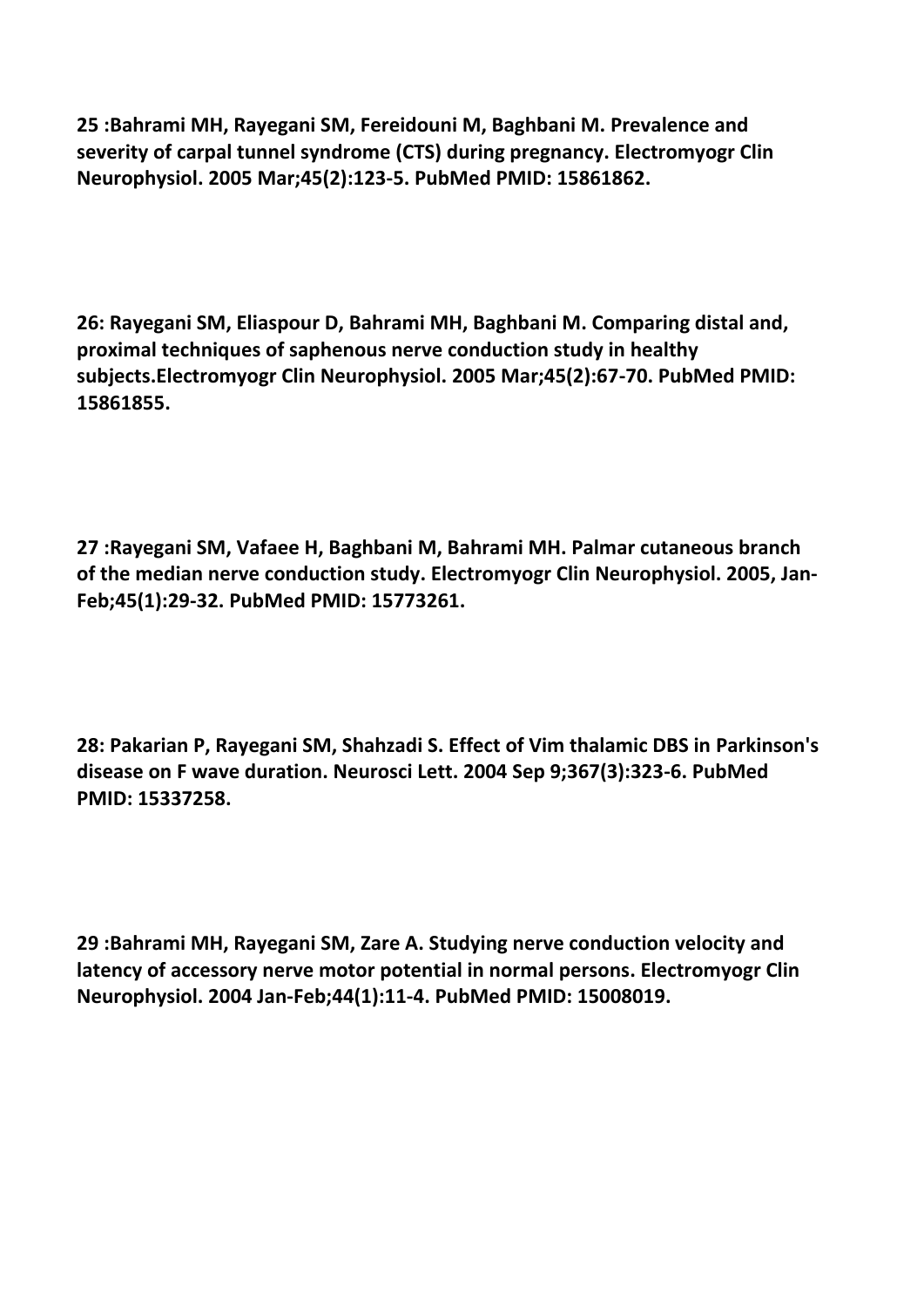**30 :Mansouri B, Adybeig B, Rayegani M, Yasami S, Behshad V. Uremic neuropathy and the analysis of electrophysiological changes. Electromyogr Clin Neurophysiol. 2001 Mar;41(2):107-15. PubMed PMID: 11284054.**

## *Publications* in Persian

- **1. The assessment of electro-diagnostic study of the patients referred to university, official and private clinics in Tehran, Iran S.mansour Rayegani, M.hasan Bahrami, S.ahmad Raeissadat, Dariush Elias pour, Shahram Sadeqi, Saleh Erfani fam**
- **2. Study of the short term effects of local platelet-rich plasma (PRP) injection versus autologous blood injection in patients with lateral epicondylitis S.A. Raeissadat, S.M. Rayegani, M.H. Bahrami, R. Rahimi**

 $\overline{\mathcal{C}}$ 

- **3. Therapeutic Effects of Low Level Laser Therapy (LLLT) in Knee Osteoarthritis, Compared to Therapeutic Ultrasound Seyed Mansour Rayegani, Mohammad Hasan Bahrami, Darioush Elyaspour, Mahdi Saeidi, Hosein Sanjari**
- **4. The effect of neurofeedback therapy accompanying conventional occupational therapy on improving hand function in stroke patients: a pilot study**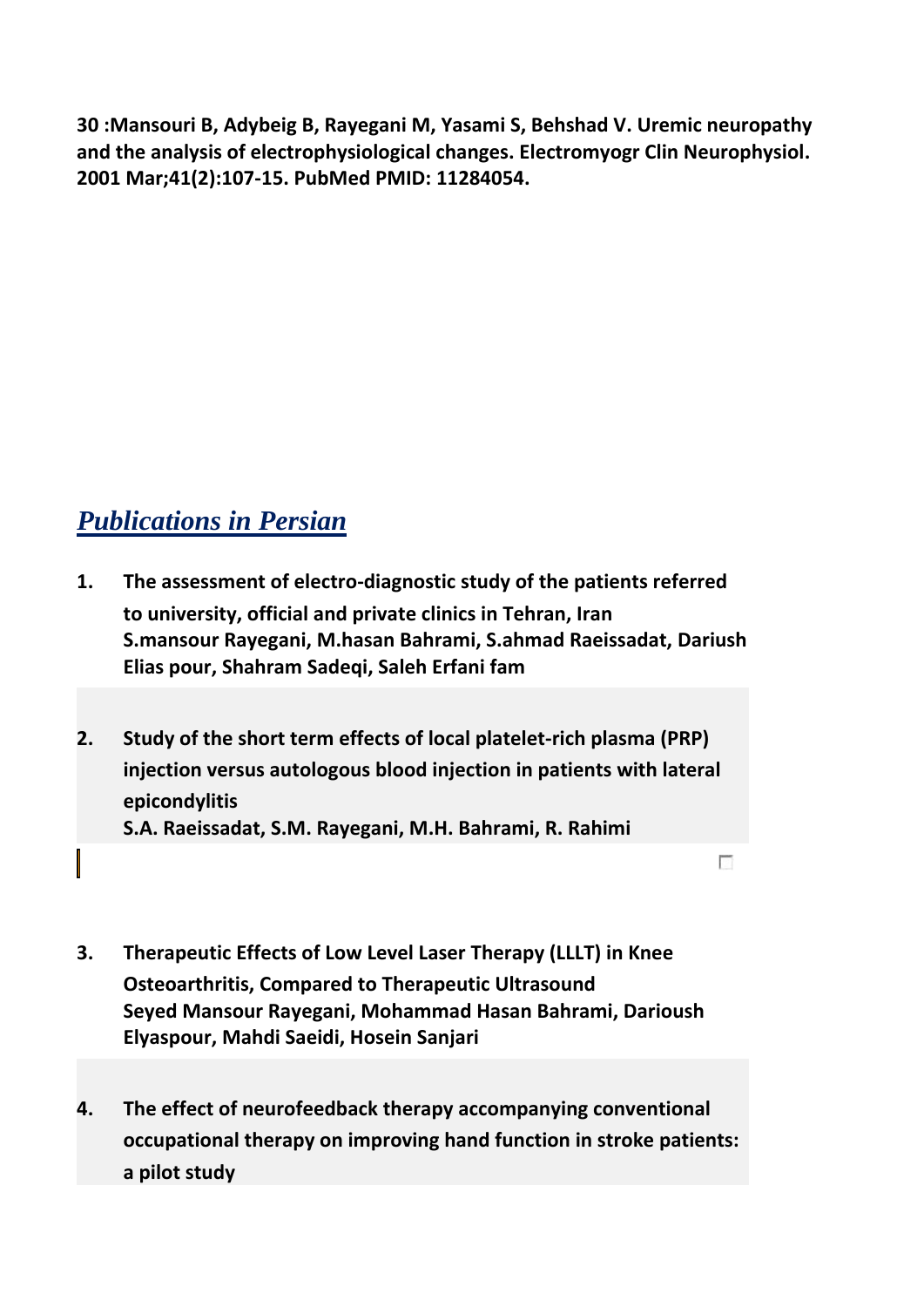**Seyed Mansour Rayegani, Leyla Sedighipour, Seyed Ahmad Raeis Sadat, Mohammad Hasan Bahrami, Iman Rezazadeh, Maryam Tajziehchi, Leyla Anghouti, Dariush Elyas Pour**

**5. The efficacy of lidocaine- H ointment in prevention of the pain associated with EMG- needling Bahrami Mohammad Hassan, Rayegani Seyed Mansour, Azhari Amin, Moghimi Hamid Reza, Valaei Naser, Elyaspour Daryoush, Bayat Masoumeh**

⊽

г

- **6. Comparison of dry needling and physical therapy modalities in treatment of myofascial pain of upper trapezius muscle Rayegani Seyed Mansour, Bayat Masoumeh, Bahrami Mohammad Hassan, Elyaspour Daryoush, Azhar Amin, Valaei Naser**
- **7. Low Intensity Laser Therapy Basics and clinical applications Rayegani Seyed Mansoor, Bayaat Masoomeh, Sedighipour Leyla, Samadi Behnood**
- **8. Effect of Laser and Ultrasound Treatments on Myofascial Pain Syndrome: A Comparative Study Bahrami MH, Mokhtari Rad MR, Rayegani SM, Eliaspour D, Vallaei N, Naji F, Isania K**
- **9. Frequency of carpal tunnel syndrome and its related risk factors in patients upper extremity pain Seyed Mansoor Rayegani, Mohammadreza Mokhtari Rad, Mohammadhasan Bahrami, Dariush Eliaspour, Naser valaie**
- **10. The Relationship between S***<sup>R</sup>* **<sup>1</sup>***<sup>R</sup>* **Radiculopathy Bahrami MH., Rayegani M., Ghiasi V., Valaei N., Elyaspour D., Sanaati E.**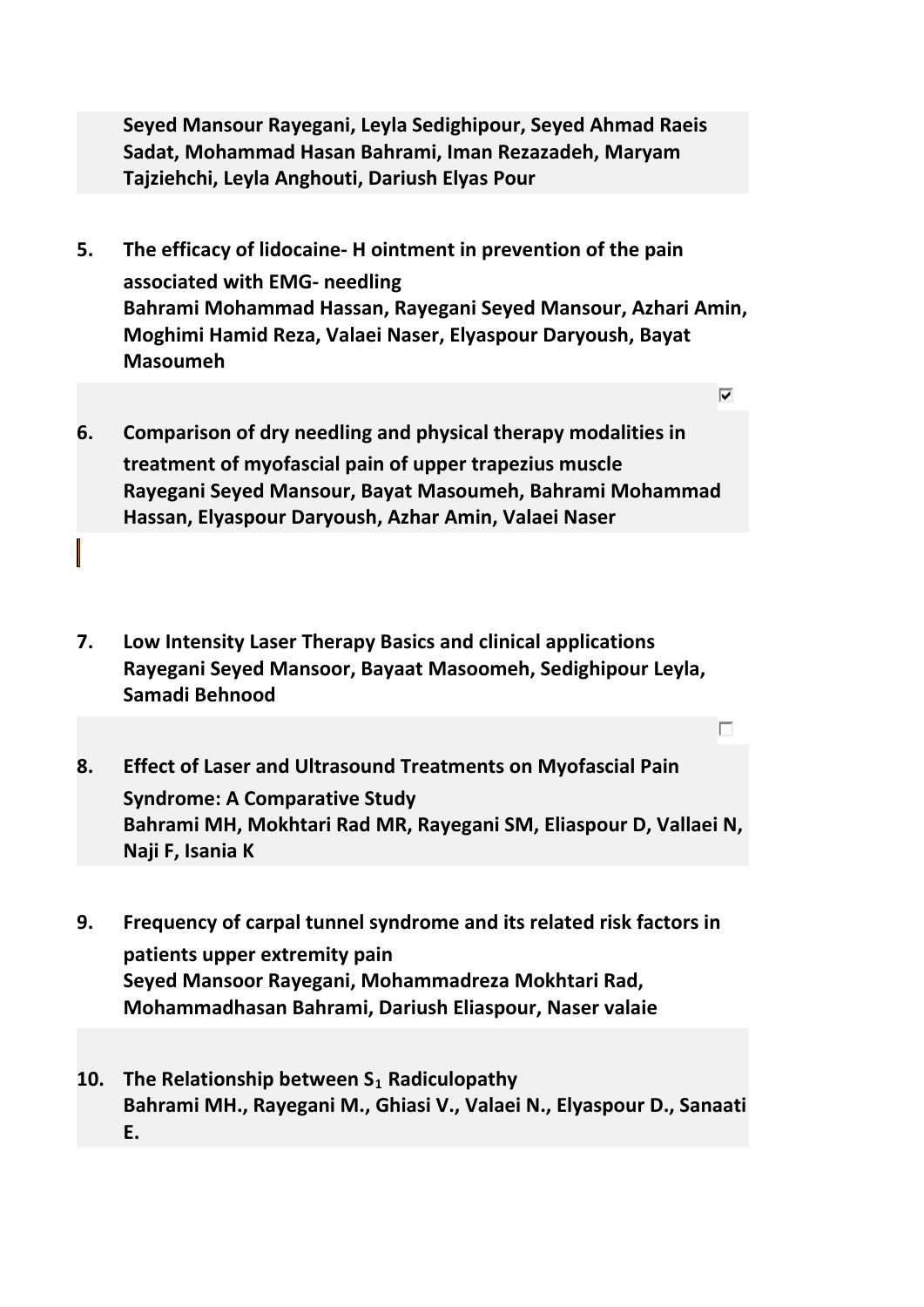**11. Electrodiagnostic prevalence of accessory peroneal nerve in admitted patients in Shohada hospital Rayegani M, Bahrami MH, Daneshtalab E, Daneshtalab A** г **12. The role of nerve and tendon gliding exercises in the conservative treatment of Carpal Tunnel syndrome Bahrami MH, Rayegani SM, Baghbani M, Barzegari Bafghi MR 13. Prevalence of Martin-Gruber anastomosis on electrophysiological studies in normal subjects Bahrami MH, Rayegani SM, Nikoo MR 14. Musculoskeletal chest pain in patients with normal cardiac evaluations Hafezi R, Saffarian N, Rayegani SM, Nikoo MR** ⊽ **15. Electrodiagnostic findings before and after the operation for Carpal Tunnel syndrome Baghbani M, Rayegani SM, Bahrami MH** ⊽ **16. A comparison of spinal manipulation with physical therapy for treatment of patients with mechanical low back pain Rayegani SM, Bahrami MH, Farjad M, Ahrari MN, Valaie N 17. The effect of Pyroxicam gel with ultrasound on the knee osteoarthritis Bahrami MH, Rayegani SM, Shojaei H** г **18. Uremic neuropathy and electrodiagnostic changes in dialyzed patients Adibeyg B, Rayegani SM, Mansouri B**